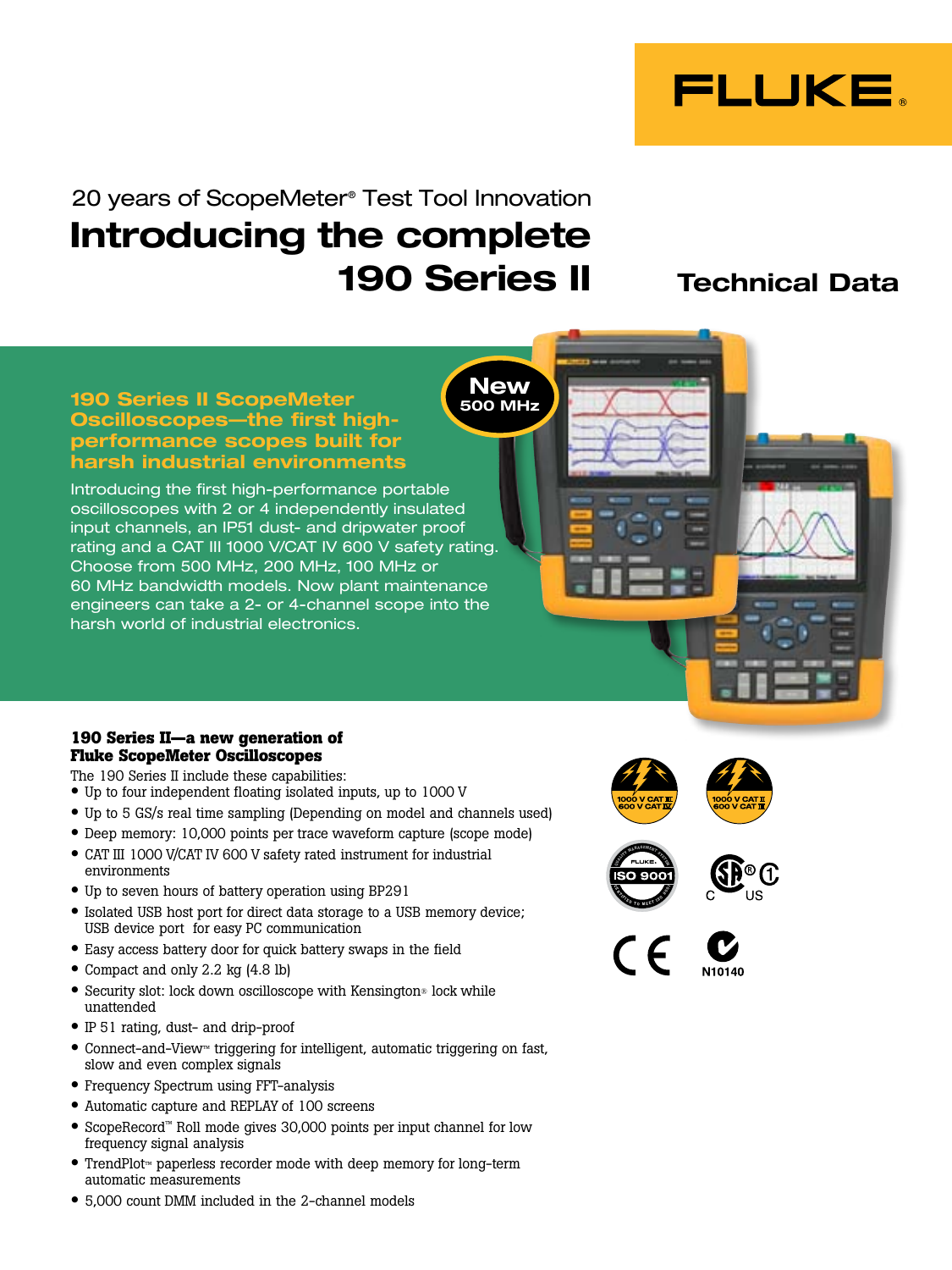## Oscilloscope modes

|                                                           | 190-062                                                                                                                                                                                                                                                                                                 | 190-102                                                                                                                      | 190-202                                          | 190-502                                                                                      | 190-104                                        | 190-204                                          |  |
|-----------------------------------------------------------|---------------------------------------------------------------------------------------------------------------------------------------------------------------------------------------------------------------------------------------------------------------------------------------------------------|------------------------------------------------------------------------------------------------------------------------------|--------------------------------------------------|----------------------------------------------------------------------------------------------|------------------------------------------------|--------------------------------------------------|--|
| <b>Vertical deflection</b>                                |                                                                                                                                                                                                                                                                                                         |                                                                                                                              |                                                  |                                                                                              |                                                |                                                  |  |
| Number of channels                                        | $\overline{2}$                                                                                                                                                                                                                                                                                          | 2                                                                                                                            | 2                                                | $\overline{2}$                                                                               | 4                                              | 4                                                |  |
| Bandwidth                                                 | 60 MHz                                                                                                                                                                                                                                                                                                  | 100 MHz                                                                                                                      | <b>200 MHz</b>                                   | <b>500 MHz</b>                                                                               | 100 MHz                                        | 200 MHz                                          |  |
| Rise time                                                 | $3.5$ ns<br>5.8 ns<br>$3.5$ ns<br>$1.7$ ns<br>$0.7$ ns<br>$1.7$ ns                                                                                                                                                                                                                                      |                                                                                                                              |                                                  |                                                                                              |                                                |                                                  |  |
| Number of scope inputs                                    |                                                                                                                                                                                                                                                                                                         | 2 input channels plus external trigger                                                                                       |                                                  |                                                                                              | 4 input channels                               |                                                  |  |
| Channel architecture                                      |                                                                                                                                                                                                                                                                                                         | All inputs fully insulated from each other and from ground<br>Inputs may be activated in any combination                     |                                                  |                                                                                              |                                                |                                                  |  |
| Input coupling                                            | AC or DC, with ground level indicator                                                                                                                                                                                                                                                                   |                                                                                                                              |                                                  |                                                                                              |                                                |                                                  |  |
| Input sensitivity                                         | 2 mV/div to 100 V/div, plus variable attenuation                                                                                                                                                                                                                                                        |                                                                                                                              |                                                  |                                                                                              |                                                |                                                  |  |
| Bandwidth limiter                                         |                                                                                                                                                                                                                                                                                                         | User selectable: 20 kHz, 20 MHz or full bandwidth                                                                            |                                                  |                                                                                              |                                                |                                                  |  |
| Normal/invert/variable                                    |                                                                                                                                                                                                                                                                                                         | On each input channel, switched separately                                                                                   |                                                  |                                                                                              |                                                |                                                  |  |
| Input voltage                                             |                                                                                                                                                                                                                                                                                                         |                                                                                                                              |                                                  | CAT III 1000 V/CAT IV 600 V rated, see General Specifications for further details            |                                                |                                                  |  |
| Vertical resolution                                       | 8 bit                                                                                                                                                                                                                                                                                                   |                                                                                                                              |                                                  |                                                                                              |                                                |                                                  |  |
| Accuracy                                                  |                                                                                                                                                                                                                                                                                                         | $\pm$ (2.1 % of reading + 0.04 x range/div) @ 5 mV/div to 100 V/div                                                          |                                                  |                                                                                              |                                                |                                                  |  |
| Input impedance                                           | $1 M\Omega \pm 1 \%$ // $14 pF \pm 2 pF$                                                                                                                                                                                                                                                                |                                                                                                                              |                                                  |                                                                                              |                                                |                                                  |  |
| Horizontal                                                |                                                                                                                                                                                                                                                                                                         |                                                                                                                              |                                                  |                                                                                              |                                                |                                                  |  |
| Maximum real-time sample rate<br>(sampled simultaneously) | $625$ MS/s for<br>each channel                                                                                                                                                                                                                                                                          | $1.25$ GS/s for<br>each channel                                                                                              | $2.5$ GS/s (2ch)                                 | 5 GS/s (single<br>channel) or 2.5<br>$GS/s$ (on $2ch$ )                                      | $1.25$ GS/s for<br>each channel                | $2.5$ GS/s $(2ch)$<br>$1.25$ GS/s (4ch)          |  |
| Record length                                             | Up to 10,000 samples per channel                                                                                                                                                                                                                                                                        |                                                                                                                              |                                                  |                                                                                              |                                                |                                                  |  |
| Time base range                                           | $10$ ns/div<br>to $4 \frac{\text{s}}{\text{div}}$                                                                                                                                                                                                                                                       | 5 ns/div<br>to $4 \frac{\text{s}}{\text{div}}$                                                                               | $2$ ns/div<br>to $4 \frac{\text{s}}{\text{div}}$ | $1$ ns/div.<br>to $4 \frac{\text{s}}{\text{div}}$ .                                          | 5 ns/div<br>to $4 \frac{\text{s}}{\text{div}}$ | $2$ ns/div<br>to $4 \frac{\text{s}}{\text{div}}$ |  |
|                                                           | Time base in a 1-2-4-sequence<br>Slower time/division settings using ScopeRecord™ Roll mode (see 'Recorder mode')                                                                                                                                                                                       |                                                                                                                              |                                                  |                                                                                              |                                                |                                                  |  |
| Maximum record length                                     | 10,000 samples per channel in scope mode;<br>30,000 points per channel in ScopeRecord™ Roll mode (see 'Recorder mode')                                                                                                                                                                                  |                                                                                                                              |                                                  |                                                                                              |                                                |                                                  |  |
| Timing accuracy                                           | $\pm$ (0.01 % of reading + 1 pixel)                                                                                                                                                                                                                                                                     |                                                                                                                              |                                                  |                                                                                              |                                                |                                                  |  |
| Glitch capture                                            | 8 ns peak detect on each channel<br>(using real time sampling and data compression, at any timebase setting)                                                                                                                                                                                            |                                                                                                                              |                                                  |                                                                                              |                                                |                                                  |  |
| Display and acquisition                                   |                                                                                                                                                                                                                                                                                                         |                                                                                                                              |                                                  |                                                                                              |                                                |                                                  |  |
| Display                                                   |                                                                                                                                                                                                                                                                                                         | 153 mm (6 in) full-color LCD with LED backlight                                                                              |                                                  |                                                                                              |                                                |                                                  |  |
| Display modes                                             |                                                                                                                                                                                                                                                                                                         | Any combination of channels; average on/off; replay                                                                          |                                                  |                                                                                              |                                                |                                                  |  |
| Visible screen width                                      |                                                                                                                                                                                                                                                                                                         | 12 divisions horizontally in scope mode                                                                                      |                                                  |                                                                                              |                                                |                                                  |  |
| Digital persistence modes                                 | off/short/medium/long/infinite and envelope mode                                                                                                                                                                                                                                                        |                                                                                                                              |                                                  |                                                                                              |                                                |                                                  |  |
| Waveform mathematics                                      |                                                                                                                                                                                                                                                                                                         | One mathematical operation on any 2 input channels: add/subtract/multiply; X-Y-mode<br>Frequency Spectrum using FFT analysis |                                                  |                                                                                              |                                                |                                                  |  |
| Acquisition modes                                         | Normal, Averaged, Auto, Single Shot, ScopeRecord™ roll, glitch capture,<br>waveform compare with automatic "Pass/Fail testing"; Replay                                                                                                                                                                  |                                                                                                                              |                                                  |                                                                                              |                                                |                                                  |  |
| <b>Trigger and delay</b>                                  |                                                                                                                                                                                                                                                                                                         |                                                                                                                              |                                                  |                                                                                              |                                                |                                                  |  |
| Source                                                    |                                                                                                                                                                                                                                                                                                         | Input A, B or External (via meter input)                                                                                     |                                                  |                                                                                              | Input A, B, C or D                             |                                                  |  |
| Modes                                                     | Automatic Connect-and-View™, free run, single shot, edge, delay, dual slope,<br>video, video line, selectable pulsewidth (channel A only), N-cycle                                                                                                                                                      |                                                                                                                              |                                                  |                                                                                              |                                                |                                                  |  |
| Connect-and-View™                                         | Advanced automatic triggering that recognizes signal patterns, automatically sets up and continuously adjusts<br>triggering, time base and amplitude. Automatically displays stable waveforms of complex and dynamic signals<br>like motor drive and control signals. Can be switched off if preferred. |                                                                                                                              |                                                  |                                                                                              |                                                |                                                  |  |
| Video triggering (on ch. A)                               | NTSC, PAL, PAL+, SECAM; Includes field 1, field 2 and line select                                                                                                                                                                                                                                       |                                                                                                                              |                                                  |                                                                                              |                                                |                                                  |  |
| High-res, non-interlaced video                            |                                                                                                                                                                                                                                                                                                         |                                                                                                                              |                                                  | Non-interlaced video with line-select, for line frequencies in the range 14 kHz up to 65 kHz |                                                |                                                  |  |
| Pulse width triggering<br>(on channel A)                  | Pulse width qualified by time<br>Allows for triggering $\lt t$ , $\gt t$ , $\neq t$ , where t is selectable in minimum steps of 0.01 div or 50 ns                                                                                                                                                       |                                                                                                                              |                                                  |                                                                                              |                                                |                                                  |  |
| Time delay                                                | 1 full screen of pre-trigger view or up to 100 screens (=1,200 divisions) of post-trigger delay                                                                                                                                                                                                         |                                                                                                                              |                                                  |                                                                                              |                                                |                                                  |  |
| Dual slope triggering                                     | Triggers on both rising and falling edges alike                                                                                                                                                                                                                                                         |                                                                                                                              |                                                  |                                                                                              |                                                |                                                  |  |
| N-cycle triggering                                        | Triggers on N-th occurrence of a trigger event; N to be set in the range 2 to 99                                                                                                                                                                                                                        |                                                                                                                              |                                                  |                                                                                              |                                                |                                                  |  |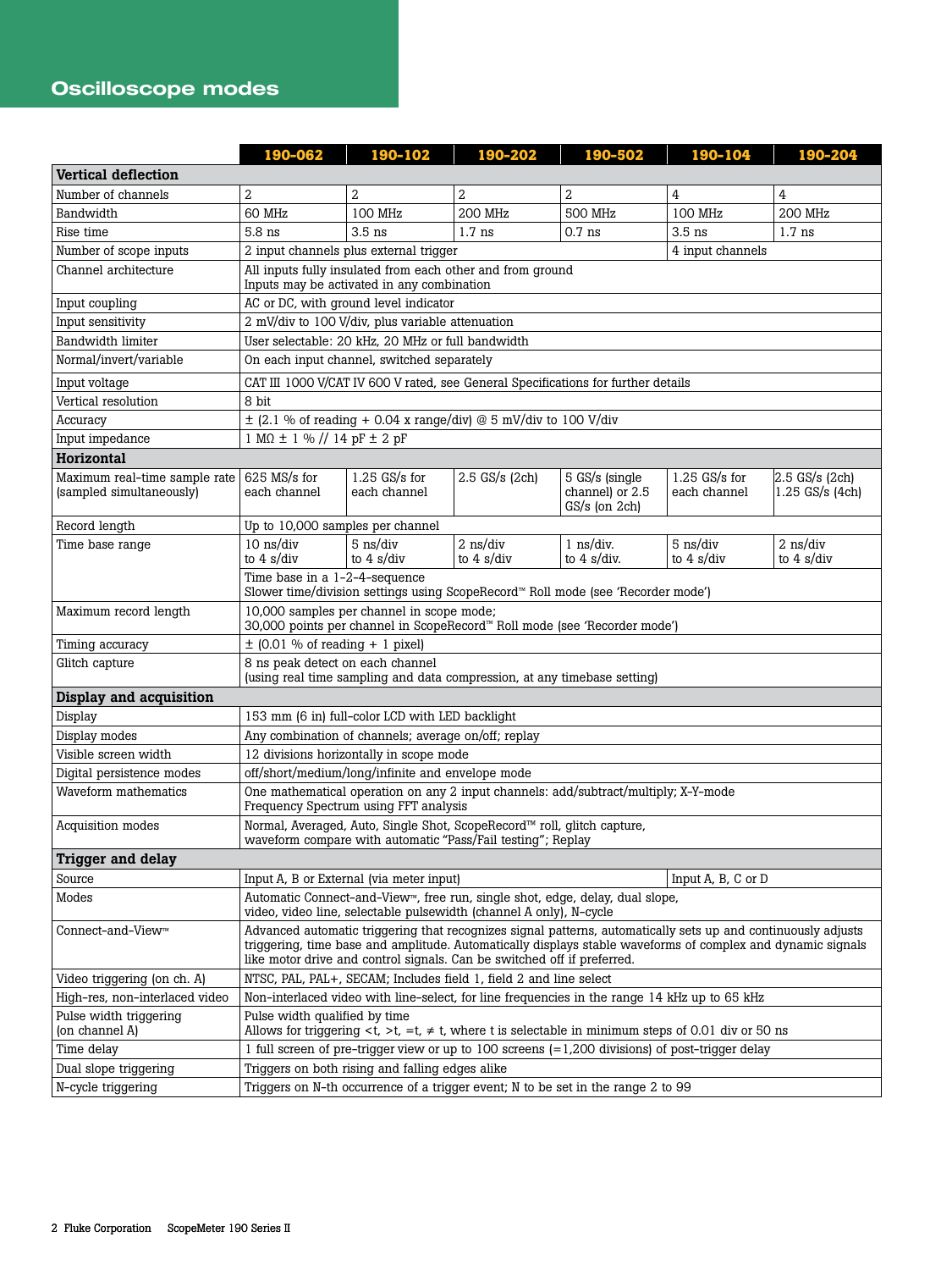

#### Automatic capture of 100 screens

When in oscilloscope mode, the instrument ALWAYS memorizes the last 100 screens—no specific user setup required. When an anomaly is seen, the REPLAY button can be pressed to review the full sequence of screen events over and over. Instrument can be set up for triggering on glitches or intermittent anomalies and will operate in "baby-sit" mode capturing 100 specified events Replay Manual or continuous replay. Displays the captured 100 screens as a "live" animation, or under manual control. Each screen has date and time-stamp. Replay storage Two sets of 100 screens each can be saved internally for later recall and analysis.

|                                                     | Direct storage of additional sets on external flash memory drive through USB host port.                                                                                                                                                                                                                                                                                                                                                                                               |  |  |  |  |  |  |
|-----------------------------------------------------|---------------------------------------------------------------------------------------------------------------------------------------------------------------------------------------------------------------------------------------------------------------------------------------------------------------------------------------------------------------------------------------------------------------------------------------------------------------------------------------|--|--|--|--|--|--|
| FFT-frequency spectrum analysis                     |                                                                                                                                                                                                                                                                                                                                                                                                                                                                                       |  |  |  |  |  |  |
|                                                     | Shows frequency content of oscilloscope waveform using Fast Fourier Transform                                                                                                                                                                                                                                                                                                                                                                                                         |  |  |  |  |  |  |
| Window                                              | Automatic, Hamming, Hanning or None                                                                                                                                                                                                                                                                                                                                                                                                                                                   |  |  |  |  |  |  |
| Automatic window                                    | Digitally re-samples acquired waveform to get optimum frequency resolution in FFT resultant                                                                                                                                                                                                                                                                                                                                                                                           |  |  |  |  |  |  |
| Vertical scale                                      | Linear/Logarithmic (in volts or amps)                                                                                                                                                                                                                                                                                                                                                                                                                                                 |  |  |  |  |  |  |
| Frequency axis                                      | Frequency range automatically set as a function of timebase range of oscilloscope                                                                                                                                                                                                                                                                                                                                                                                                     |  |  |  |  |  |  |
| Waveform compare and pass/fail testing              |                                                                                                                                                                                                                                                                                                                                                                                                                                                                                       |  |  |  |  |  |  |
| Waveform Compare                                    | Provides storage and display of a reference waveform for visual comparison with newly acquired<br>waveforms. Reference is derived from an acquired waveform and can be modified in the oscilloscope                                                                                                                                                                                                                                                                                   |  |  |  |  |  |  |
| Pass/Fail Testing                                   | In waveform compare mode, the oscilloscope can be set up to store only matching ("Pass") or only<br>non-matching ("Fail") acquired waveforms in the replay memory bank for further analysis                                                                                                                                                                                                                                                                                           |  |  |  |  |  |  |
| Automatic scope measurements                        |                                                                                                                                                                                                                                                                                                                                                                                                                                                                                       |  |  |  |  |  |  |
| and frequency inverters, V/Hz ration (190-xx2 only) | V dc, V ac rms, V ac+dc, Vpeak max, Vpeak min, Vpeak to peak, A ac, A dc, A ac+dc, frequency (in Hz), risetime (using cursors), falltime (using<br>cursors), Power Factor (PF), Watts, VA, VA reactive, phase (between any 2 inputs), pulsewidth (pos./neg.), dutycycle (pos./neg.), temperature °C,<br>temperature ${}^{\circ}F$ (not for Japan), dBV, dBm into 50 I and 600 I, V <sub>PWM</sub> ac and V <sub>PWM</sub> (ac+dc) for measurement on pulsewidth modulated motordrives |  |  |  |  |  |  |
| Advanced power and motor drive<br>functions         | V/Hz ratio (190-x02 only), Power Factor (PF), Watts, VA, VA reactive, V <sub>PMM</sub> ac and V <sub>PMM</sub> (ac+dc) for<br>measurement on pulse width modulated motor drives and frequency inverters                                                                                                                                                                                                                                                                               |  |  |  |  |  |  |

| Advanced functions         | mA*s (current-over-time, between cursors);<br>V <sup>*</sup> s (voltage over time, between cursors);                                                                       |  |  |
|----------------------------|----------------------------------------------------------------------------------------------------------------------------------------------------------------------------|--|--|
|                            | W <sup>*</sup> s (energy, between cursors)                                                                                                                                 |  |  |
| <b>Cursor measurements</b> |                                                                                                                                                                            |  |  |
| Source                     | On any input waveform or on mathematical resultant waveform (excl. X-Y-mode)                                                                                               |  |  |
| Dual horizontal lines      | Voltage at cursor 1 and at cursor 2, voltage between cursors                                                                                                               |  |  |
| Dual vertical lines        | Time between cursors, 1/T between cursors (in Hz), voltage between markers, risetime with markers, fall-<br>time with markers; Vrms between cursors, Watts between cursors |  |  |
| Single vertical line       | Min-Max and Average voltage at cursor position; frequency and rms-value of individual frequency<br>component in the FFT Resultant                                          |  |  |
| l ZOOM                     | Ranges from full record overview to zoom in up to sample level, at any record length                                                                                       |  |  |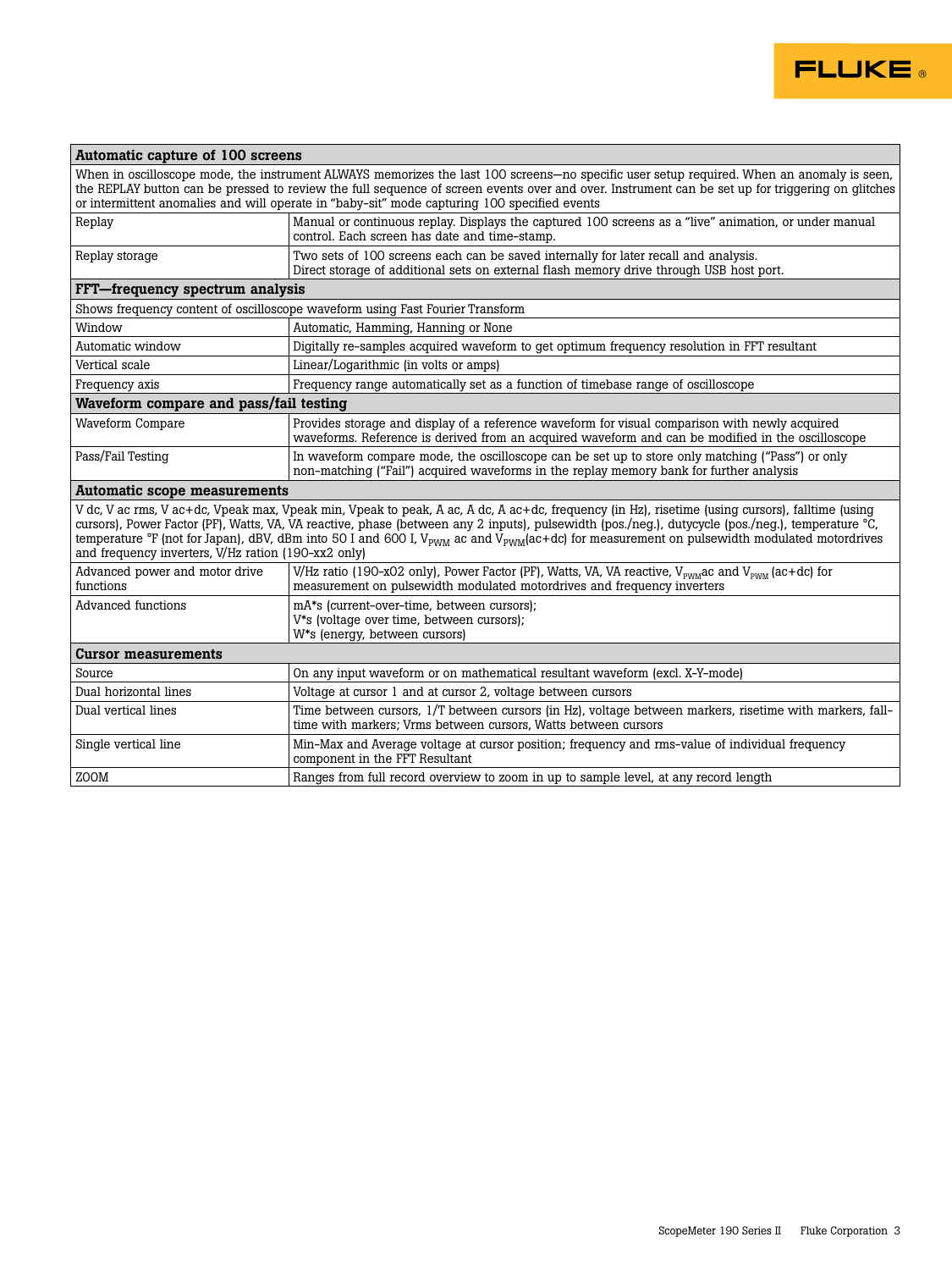#### Meter modes

|                           | 190-062                                                                                                                   | 190-102                                                                                                                                                                    | 190-202                   | 190-502 | 190-104                   | 190-204                  |  |  |
|---------------------------|---------------------------------------------------------------------------------------------------------------------------|----------------------------------------------------------------------------------------------------------------------------------------------------------------------------|---------------------------|---------|---------------------------|--------------------------|--|--|
| Meter inputs              | scope inputs and scope ground                                                                                             | Via 4 mm banana inputs, fully isolated from                                                                                                                                | Via BNC scope inputs      |         |                           |                          |  |  |
| Number of readings        | One at a time                                                                                                             |                                                                                                                                                                            |                           |         |                           | Up to 4 simultaneously   |  |  |
| Maximum resolution        | 5.000 counts                                                                                                              |                                                                                                                                                                            |                           |         | 999 counts                |                          |  |  |
| Input impedance           |                                                                                                                           | $1 M\Omega \pm 1 \%$ // $14 pF \pm 2 pF$                                                                                                                                   |                           |         |                           |                          |  |  |
| Advanced meter functions  |                                                                                                                           | Auto/manual ranging, relative measurements (Zero reference), TrendPlot™ recording                                                                                          |                           |         |                           |                          |  |  |
|                           |                                                                                                                           | The specified accuracy is valid over the temperature range 18 $\degree$ C to 28 $\degree$ C<br>Add 10 % of specified accuracy for each degree C below 18 °C or above 28 °C |                           |         |                           |                          |  |  |
| <b>Voltage</b>            |                                                                                                                           |                                                                                                                                                                            |                           |         |                           |                          |  |  |
| V dc accuracy             |                                                                                                                           | $\pm$ (0.5 % + 5 counts)                                                                                                                                                   |                           |         |                           | $\pm$ (1.5 % + 5 counts) |  |  |
| V ac true rms accuracy    |                                                                                                                           |                                                                                                                                                                            |                           |         |                           |                          |  |  |
| 15 Hz to 60 Hz:           | $\pm$ (1 % + 10 counts)                                                                                                   |                                                                                                                                                                            |                           |         | $\pm$ (1.5 % + 10 counts) |                          |  |  |
| 60 Hz to 1 kHz:           | $\pm$ (2.5 % + 15 counts)                                                                                                 |                                                                                                                                                                            |                           |         |                           |                          |  |  |
| 60 Hz to 20 kHz:          |                                                                                                                           |                                                                                                                                                                            | $\pm$ (2.5 % + 15 counts) |         |                           |                          |  |  |
| V ac+dc true rms accuracy |                                                                                                                           |                                                                                                                                                                            |                           |         |                           |                          |  |  |
| 15 Hz to 60 Hz:           | $\pm$ (1 % + 10 counts)<br>$\pm$ (2.5 % + 15 counts)                                                                      |                                                                                                                                                                            |                           |         | $\pm$ (1.5 % + 10 counts) |                          |  |  |
| 60 Hz to 1 kHz:           |                                                                                                                           |                                                                                                                                                                            |                           |         |                           |                          |  |  |
| 60 Hz to 20 kHz:          |                                                                                                                           |                                                                                                                                                                            |                           |         | $\pm$ (2.5 % + 15 counts) |                          |  |  |
| Voltmeter ranges          | 500 mV, 5 V, 50 V, 500 V, 1,000 V                                                                                         |                                                                                                                                                                            |                           |         |                           |                          |  |  |
| Resistance                |                                                                                                                           |                                                                                                                                                                            |                           |         |                           |                          |  |  |
| Ranges                    |                                                                                                                           | 500 $\Omega$ , 5 k $\Omega$ , 50 k $\Omega$ , 500 k $\Omega$ , 5 M $\Omega$ , 30 M $\Omega$                                                                                |                           |         |                           |                          |  |  |
| Accuracy                  | $\pm$ (0.6 % + 5 counts)                                                                                                  |                                                                                                                                                                            |                           |         |                           |                          |  |  |
| Other meter functions     |                                                                                                                           |                                                                                                                                                                            |                           |         |                           |                          |  |  |
| Continuity                | Beeper on < 50 $\Omega$ ( $\pm$ 30 $\Omega$ )                                                                             |                                                                                                                                                                            |                           |         |                           |                          |  |  |
| Diode test                | Up to $2.8V$                                                                                                              |                                                                                                                                                                            |                           |         | -                         |                          |  |  |
| Current (A)               | A dc, A ac, A ac+dc using an optional current clamp or shunt<br>Scaling factors: 0.1 mV/A, 1 mV/A to 100 V/A and 400 mV/A |                                                                                                                                                                            |                           |         |                           |                          |  |  |
| Temperature               | With optional accessories. Scale factors $1 °C/mV$ or $1 °F/mV$                                                           |                                                                                                                                                                            |                           |         |                           |                          |  |  |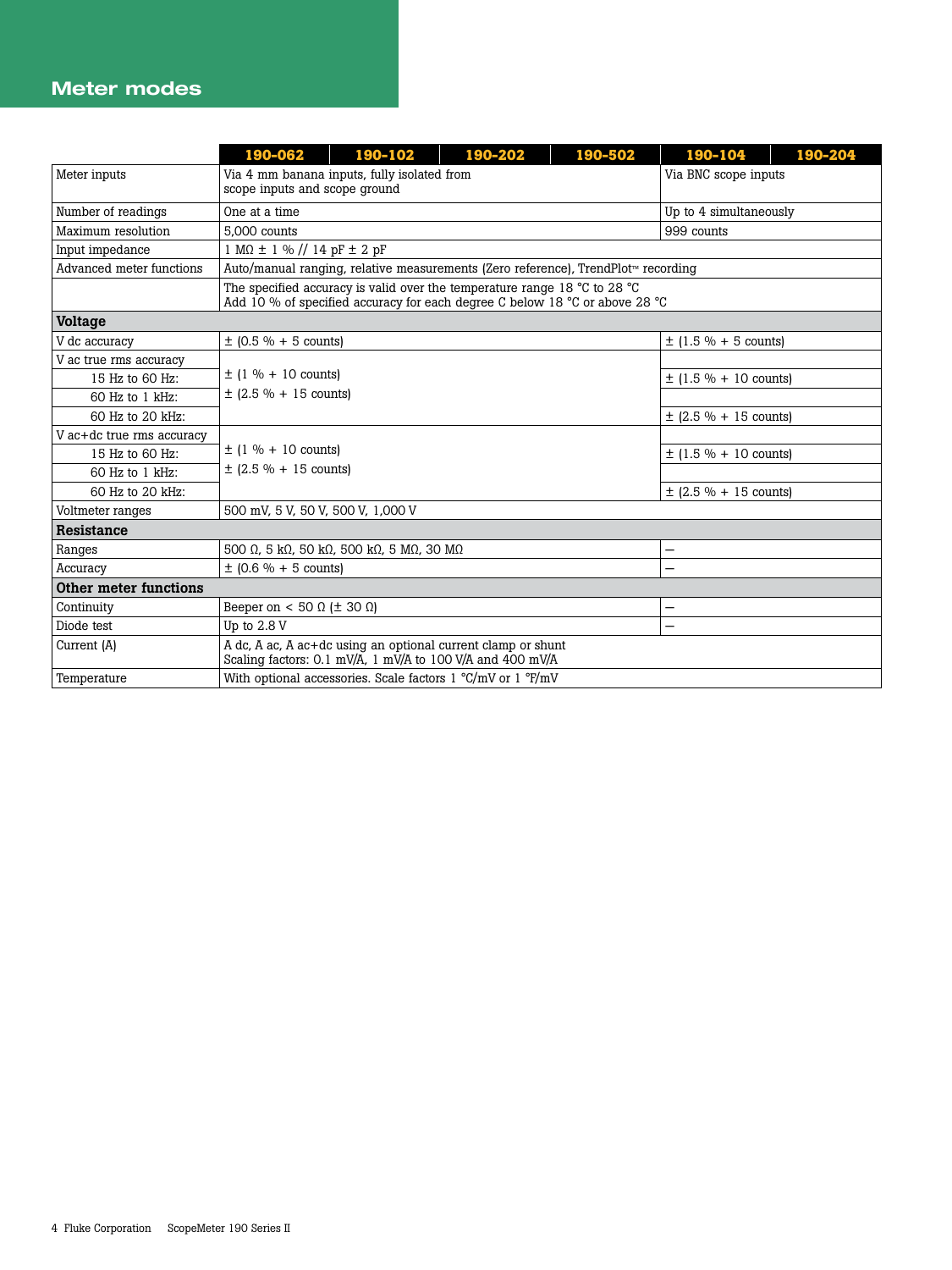#### Recorder modes

|                                                                                                                                                                          | 190-062                                                                                                                                                                                                                               | 190-102 | 190-202                                                                                                                                                                                 | 190-502 | 190-104 | 190-204 |
|--------------------------------------------------------------------------------------------------------------------------------------------------------------------------|---------------------------------------------------------------------------------------------------------------------------------------------------------------------------------------------------------------------------------------|---------|-----------------------------------------------------------------------------------------------------------------------------------------------------------------------------------------|---------|---------|---------|
| ScopeRecord™ Roll Mode                                                                                                                                                   |                                                                                                                                                                                                                                       |         |                                                                                                                                                                                         |         |         |         |
| Dual or multiple input waveform storage mode, using deep memory                                                                                                          |                                                                                                                                                                                                                                       |         |                                                                                                                                                                                         |         |         |         |
| Source and display                                                                                                                                                       | Input A, Input B, Dual.<br>All channels sampled simultaneously.                                                                                                                                                                       |         | Any combination of inputs,<br>up to 4 channels. All channels<br>sampled simultaneously.                                                                                                 |         |         |         |
| Bandwidth                                                                                                                                                                | 20 MHz or 20 kHz, user selectable                                                                                                                                                                                                     |         |                                                                                                                                                                                         |         |         |         |
| Memory depth                                                                                                                                                             |                                                                                                                                                                                                                                       |         | 30,000 data points, each holding min/max pair of information                                                                                                                            |         |         |         |
| Min/max values                                                                                                                                                           | Min/max values are created at samples that are measured at high sample rate<br>ensuring capture and display of glitches                                                                                                               |         |                                                                                                                                                                                         |         |         |         |
| Recording modes                                                                                                                                                          | Single sweep, continuous roll,<br>Single sweep, continuous roll,<br>Start-on-Trigger (through external),<br>Start-on-Trigger (through any<br>Stop-on-Trigger (through external)<br>channel), Stop-on-Trigger (through<br>any channel) |         |                                                                                                                                                                                         |         |         |         |
| Stop-on-trigger                                                                                                                                                          |                                                                                                                                                                                                                                       |         | ScopeRecord mode can be stopped by an individual trigger event, or by an interruption<br>of a repetitive trigger signal, through any input channel (through External on 190-XX2 Series) |         |         |         |
| Horizontal scale                                                                                                                                                         | Time from start, time of day                                                                                                                                                                                                          |         |                                                                                                                                                                                         |         |         |         |
| Zoom                                                                                                                                                                     |                                                                                                                                                                                                                                       |         | Ranges from full record overview to zoom in up to sample level, at any record length                                                                                                    |         |         |         |
| Memory                                                                                                                                                                   | Two multiple input ScopeRecord waveforms can be saved internally for later recall and analysis<br>Direct storage on external flash memory drive through USB host port                                                                 |         |                                                                                                                                                                                         |         |         |         |
| ScopeRecord™ Roll mode sample rate and recording timespan                                                                                                                |                                                                                                                                                                                                                                       |         |                                                                                                                                                                                         |         |         |         |
| Time base range                                                                                                                                                          | $5 \text{ ms}/\text{div} \sim 2 \text{ min}/\text{div}$                                                                                                                                                                               |         |                                                                                                                                                                                         |         |         |         |
| Recorded timespan                                                                                                                                                        | 6 sec $\sim$ 48 hr                                                                                                                                                                                                                    |         |                                                                                                                                                                                         |         |         |         |
| Time/division in 'view all' mode                                                                                                                                         | $0.5$ s/div ~ 4 h/div                                                                                                                                                                                                                 |         |                                                                                                                                                                                         |         |         |         |
| Glitch capture                                                                                                                                                           | 8 ns                                                                                                                                                                                                                                  |         |                                                                                                                                                                                         |         |         |         |
| Sample rate                                                                                                                                                              | $125$ MS/s                                                                                                                                                                                                                            |         |                                                                                                                                                                                         |         |         |         |
| Resolution                                                                                                                                                               | 200 usec $\sim$ 4.8 sec                                                                                                                                                                                                               |         |                                                                                                                                                                                         |         |         |         |
| Trendplot™ Recording                                                                                                                                                     |                                                                                                                                                                                                                                       |         |                                                                                                                                                                                         |         |         |         |
| Multiple channel electronic paperless recorder. Graphically plots, displays and stores results of up to four automatic scope measurements or a<br>DMM-reading over time. |                                                                                                                                                                                                                                       |         |                                                                                                                                                                                         |         |         |         |
| Source and display                                                                                                                                                       | Any combination of scope measurements, made on any of the input channels, or DMM reading<br>(2-channel instruments)                                                                                                                   |         |                                                                                                                                                                                         |         |         |         |
| Memory depth                                                                                                                                                             | 18,000 points (sets) per measurement. Each recorded sample point contains a minimum, a maximum and an<br>average value, plus a date- and timestamp.                                                                                   |         |                                                                                                                                                                                         |         |         |         |
| Ranges                                                                                                                                                                   | Normal view: 5 s/div to 30 min/div<br>In view-all mode: 5 min/div to 48 hr/div (overview of total record)                                                                                                                             |         |                                                                                                                                                                                         |         |         |         |
| Recorded time span                                                                                                                                                       | Up to 22 days, with a resolution of 102 seconds                                                                                                                                                                                       |         |                                                                                                                                                                                         |         |         |         |
| Recording mode                                                                                                                                                           | Continuous recording, starting at 5 s/div with automatic record compression                                                                                                                                                           |         |                                                                                                                                                                                         |         |         |         |
| Measurement speed                                                                                                                                                        | 3 automatic measurements per second or more                                                                                                                                                                                           |         |                                                                                                                                                                                         |         |         |         |
| Horizontal scale                                                                                                                                                         | Time from start, time of day                                                                                                                                                                                                          |         |                                                                                                                                                                                         |         |         |         |
| Zoom                                                                                                                                                                     |                                                                                                                                                                                                                                       |         | Up to 64x zoom-out for full record overview, up to 10x zoom-in for maximum detail                                                                                                       |         |         |         |
| Memory                                                                                                                                                                   | Two multiple input TrendPlot records can be saved internally for later recall and analysis<br>Direct storage on external flash memory drive through USB host port                                                                     |         |                                                                                                                                                                                         |         |         |         |
| Cursor measurements-all recorder modes                                                                                                                                   |                                                                                                                                                                                                                                       |         |                                                                                                                                                                                         |         |         |         |
| Source                                                                                                                                                                   |                                                                                                                                                                                                                                       |         | Any waveform trace in any waveform display mode (Scope, ScopeRecord or TrendPlot)                                                                                                       |         |         |         |
| Dual vertical lines                                                                                                                                                      | Cursors may be used to identify Min, Max or Average value of any datapoint in a record,<br>with time between cursors, time from start or absolute time.                                                                               |         |                                                                                                                                                                                         |         |         |         |

**FLUKE**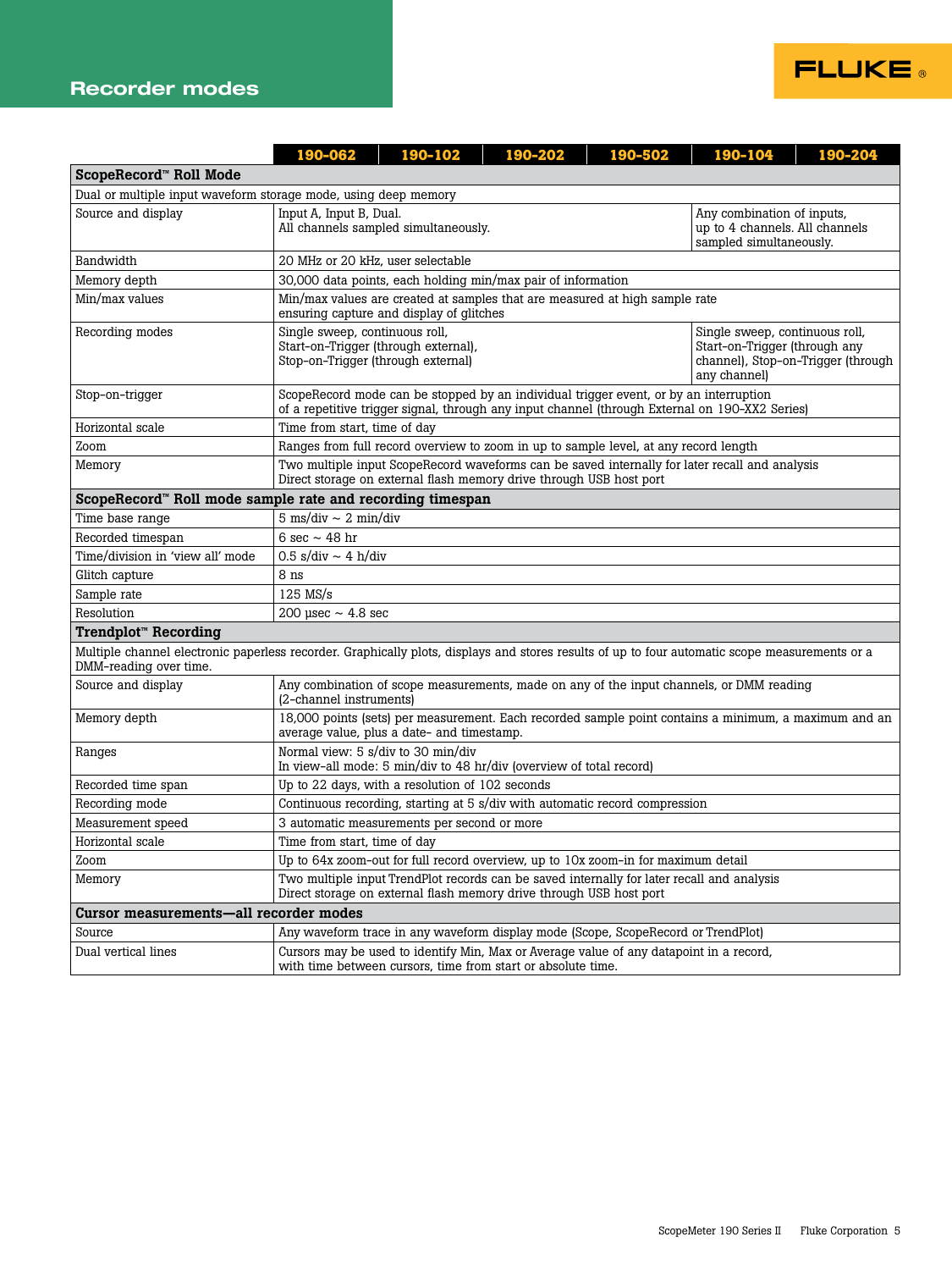## General Specifications

|                                                      | 190-062                                                                                                                                                                                                                          | 190-102                                                                                                                                                         | 190-202                                               | 190-502                                                                                                    | 190-104 | 190-204 |  |
|------------------------------------------------------|----------------------------------------------------------------------------------------------------------------------------------------------------------------------------------------------------------------------------------|-----------------------------------------------------------------------------------------------------------------------------------------------------------------|-------------------------------------------------------|------------------------------------------------------------------------------------------------------------|---------|---------|--|
| Input voltage range                                  |                                                                                                                                                                                                                                  |                                                                                                                                                                 |                                                       |                                                                                                            |         |         |  |
| Rated maximum floating voltage                       | CAT III 1000 V/CAT IV 600 V (maximum voltage between any contact and earth-ground voltage level)                                                                                                                                 |                                                                                                                                                                 |                                                       |                                                                                                            |         |         |  |
| Probe input voltage VPS410                           | CAT III 1000 V/CAT IV 600 V (Maximum voltage between 10:1 probe tip and reference lead)                                                                                                                                          |                                                                                                                                                                 |                                                       |                                                                                                            |         |         |  |
| Probe input voltage VPS510                           | CAT III 300 V (Maximum voltage between 10:1 probe tip and reference lead)                                                                                                                                                        |                                                                                                                                                                 |                                                       |                                                                                                            |         |         |  |
| Maximum BNC input voltage                            | CAT IV 300 V (maximum voltage on BNC input directly)                                                                                                                                                                             |                                                                                                                                                                 |                                                       |                                                                                                            |         |         |  |
| Maximum voltage                                      | CAT III 1000 V/CAT IV 600 V                                                                                                                                                                                                      |                                                                                                                                                                 |                                                       |                                                                                                            |         |         |  |
| on meter input                                       | (safety designed banana input connectors)                                                                                                                                                                                        |                                                                                                                                                                 |                                                       |                                                                                                            |         |         |  |
| Memory save and recall                               |                                                                                                                                                                                                                                  |                                                                                                                                                                 |                                                       |                                                                                                            |         |         |  |
| Memory locations (internal)                          | 30 waveform memories plus 10 recording memories plus 9 screen copy memories (190-XX, 2 channel<br>models); 15 waveforms memories plus 2 recording memories plus 1 screen copy memory (190-XX, 4 channel<br>models)               |                                                                                                                                                                 |                                                       |                                                                                                            |         |         |  |
| 15 waveform memory locations                         |                                                                                                                                                                                                                                  |                                                                                                                                                                 |                                                       | Stores Scope-trace waveform data (2 or 4 traces each) plus screen-copy plus corresponding setup            |         |         |  |
| Two recording memories                               | Each may contain:                                                                                                                                                                                                                | a 100 Screen Replay sequence, or<br>a TrendPlot recording of up to 4 measurements                                                                               | a ScopeRecord Roll-mode recording (2 or 4 traces), or |                                                                                                            |         |         |  |
| External data storage                                | $\bullet$<br>$\bullet$                                                                                                                                                                                                           | On PC, using FlukeView™ Software, or                                                                                                                            |                                                       | Direct storage on external flash memory drive (maximum 2 GB) through USB host port                         |         |         |  |
| Screencopies                                         | $\bullet$                                                                                                                                                                                                                        | On PC, using FlukeView™ Software, or<br>Internally (in instrument) which can be copied on to external flash memory drive as .BMP-file,<br>through USB host port |                                                       |                                                                                                            |         |         |  |
| Volatility                                           | Measurement data is initially stored in RAM, which is maintained by the main battery with a 30 seconds<br>back-up when battery is exchanged<br>When storing data, this is written in non-volatile flash-ROM                      |                                                                                                                                                                 |                                                       |                                                                                                            |         |         |  |
| Real-time clock                                      | Provides date and time stamp information for ScopeRecord, for 100 Screen Replay sequences and<br>for TrendPlot recordings                                                                                                        |                                                                                                                                                                 |                                                       |                                                                                                            |         |         |  |
| Case                                                 |                                                                                                                                                                                                                                  |                                                                                                                                                                 |                                                       |                                                                                                            |         |         |  |
| Design                                               | Rugged, shock-proof with integrated protective holster. Handstrap and hangstrap included as standard<br>Kensington lock supported to lock down instrument when left unattended                                                   |                                                                                                                                                                 |                                                       |                                                                                                            |         |         |  |
| Drip and dust proof                                  | IP 51 according to IEC529                                                                                                                                                                                                        |                                                                                                                                                                 |                                                       |                                                                                                            |         |         |  |
| Shock and vibration                                  | Shock 30 g, vibration (sinusoidal) 3 g according to MIL-PRF-28800F Class 2                                                                                                                                                       |                                                                                                                                                                 |                                                       |                                                                                                            |         |         |  |
| Display size                                         | 127 mm x 88 mm (153 mm/6.0 in diagonal) LCD                                                                                                                                                                                      |                                                                                                                                                                 |                                                       |                                                                                                            |         |         |  |
| Resolution                                           | 320 x 240 pixels                                                                                                                                                                                                                 |                                                                                                                                                                 |                                                       |                                                                                                            |         |         |  |
| Contrast and brightness                              | User adjustable, temperature compensated                                                                                                                                                                                         |                                                                                                                                                                 |                                                       |                                                                                                            |         |         |  |
| <b>Brightness</b>                                    | 200 cd/m <sup>2</sup> typ. using power adapter, 90 cd/m <sup>2</sup> typical using battery power                                                                                                                                 |                                                                                                                                                                 |                                                       |                                                                                                            |         |         |  |
| <b>Mechanical data</b>                               |                                                                                                                                                                                                                                  |                                                                                                                                                                 |                                                       |                                                                                                            |         |         |  |
| Size                                                 | 265 mm x 190 mm x 70 mm (10.4 in x 7.5 in x 2.8 in)                                                                                                                                                                              |                                                                                                                                                                 |                                                       |                                                                                                            |         |         |  |
| Weight (including battery)                           | 2.1 kg (4.6 lb)                                                                                                                                                                                                                  |                                                                                                                                                                 |                                                       | 2.2 kg (4.8 lb)                                                                                            |         |         |  |
| Power                                                |                                                                                                                                                                                                                                  |                                                                                                                                                                 |                                                       |                                                                                                            |         |         |  |
| Line power                                           |                                                                                                                                                                                                                                  |                                                                                                                                                                 |                                                       |                                                                                                            |         |         |  |
| Battery power                                        | Mains adapter/battery charger BC190 included, version depending of country<br>Re-chargeable double capacity Li-Ion battery (included). Battery swappable through<br>easily accessible battery door at the rear of the instrument |                                                                                                                                                                 |                                                       |                                                                                                            |         |         |  |
| Battery type (incl.) and capacity<br>[+opt. battery] | BP290; 2400 mAh<br>BP291; 4800 mAh<br>[BP291 (4800 mAh) optional]                                                                                                                                                                |                                                                                                                                                                 |                                                       |                                                                                                            |         |         |  |
| Battery charge indicator                             | Battery has built-in status indicator for use with external charger,<br>next to battery status indicator on instrument screen                                                                                                    |                                                                                                                                                                 |                                                       |                                                                                                            |         |         |  |
| Battery operating time<br>(with backlight low)       | Up to four hours using BP290 (included),<br>Up to seven hours using BP291 (included)<br>Up to eight hours using BP291 (optional)                                                                                                 |                                                                                                                                                                 |                                                       |                                                                                                            |         |         |  |
| Battery charging time                                | Five hours BP291<br>$2\frac{1}{2}$ hours using BP290; 5 hours using BP291                                                                                                                                                        |                                                                                                                                                                 |                                                       |                                                                                                            |         |         |  |
| Battery power saving functions                       | screen battery power indicator                                                                                                                                                                                                   |                                                                                                                                                                 |                                                       | Auto 'power down' with adjustable power down time; Auto 'Display off' with adjustable power down time; On- |         |         |  |
| <b>Safety</b>                                        |                                                                                                                                                                                                                                  |                                                                                                                                                                 |                                                       |                                                                                                            |         |         |  |
| Compliance                                           | EN61010-1-2001, Pollution Degree 2;<br>CAN/CSA C22.2, No. 61010-1-04, with approval; UL61010B; ANSI/ISA-82.02.01                                                                                                                 |                                                                                                                                                                 |                                                       |                                                                                                            |         |         |  |

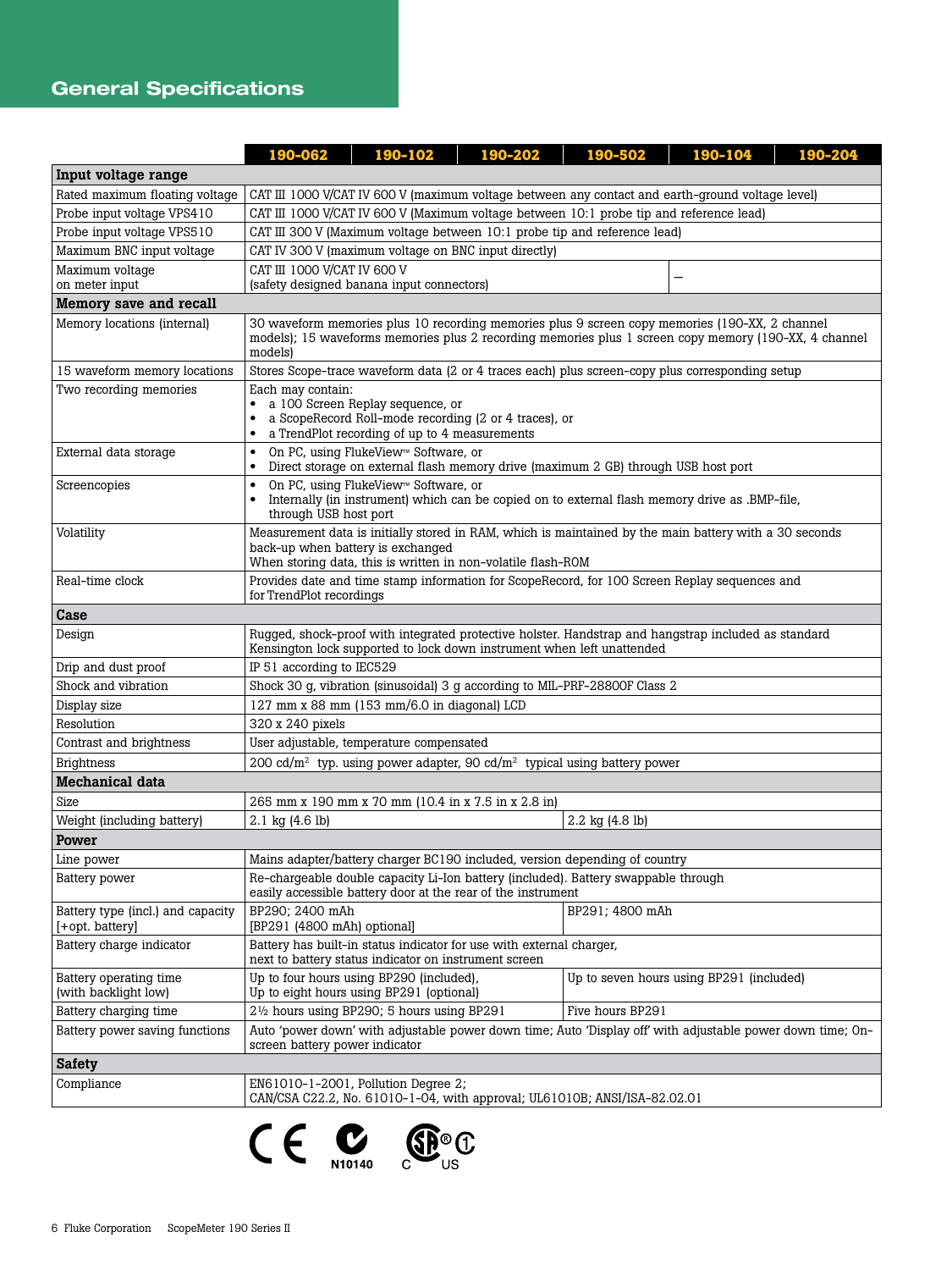

|                                                                                                                       | 190-062                                                                                                                                                                                                                                                                                                                                                                                                                                                  | 190-102                                      | 190-202 | 190-502 | 190-104 | 190-204 |  |  |
|-----------------------------------------------------------------------------------------------------------------------|----------------------------------------------------------------------------------------------------------------------------------------------------------------------------------------------------------------------------------------------------------------------------------------------------------------------------------------------------------------------------------------------------------------------------------------------------------|----------------------------------------------|---------|---------|---------|---------|--|--|
| Environmental                                                                                                         |                                                                                                                                                                                                                                                                                                                                                                                                                                                          |                                              |         |         |         |         |  |  |
| Operating temperature                                                                                                 | 0 °C ~ +40 °C; +40 °C ~ +50 °C excl. battery                                                                                                                                                                                                                                                                                                                                                                                                             |                                              |         |         |         |         |  |  |
| Storage temperature                                                                                                   | $-20 °C \sim +60 °C$                                                                                                                                                                                                                                                                                                                                                                                                                                     |                                              |         |         |         |         |  |  |
| Humidity                                                                                                              | +10 °C ~ +30 °C: 95% RH non-condensing;<br>+30 °C ~ +40 °C: 75 % RH non-condensing;<br>+40 °C ~ +50 °C: 45 % RH non-condensing                                                                                                                                                                                                                                                                                                                           |                                              |         |         |         |         |  |  |
| Maximum operating altitude                                                                                            | Up to 2,000 m (6666 ft) for CAT IV 600 V, CAT III 1000 V;<br>up to 3,000 m (10,000 ft) for CAT III 600 V, CAT II 1000 V                                                                                                                                                                                                                                                                                                                                  |                                              |         |         |         |         |  |  |
| Maximum storage altitude                                                                                              | 12 km (40,000 ft)                                                                                                                                                                                                                                                                                                                                                                                                                                        |                                              |         |         |         |         |  |  |
| Electro-Magnetic-<br>Compatibility (EMC)                                                                              |                                                                                                                                                                                                                                                                                                                                                                                                                                                          | EN 61326 (2005-12) for emission and immunity |         |         |         |         |  |  |
| <b>Interfaces</b>                                                                                                     | Two USB-ports provided. Ports are fully insulated from instrument's floating measurement circuitry USB-host<br>port directly connects to external flash memory drive (up to 2 GB) for storage of waveform data, complete<br>datasets in which data and setup information is included, instrument settings and screen copies<br>A mini-USB-B is provided which allows for interconnection to PC for remote control and data transfer under PC-<br>control |                                              |         |         |         |         |  |  |
| Probe calibration output                                                                                              | Dedicated probe-cal output with reference contact provided,<br>fully insulated from any measurement input channel                                                                                                                                                                                                                                                                                                                                        |                                              |         |         |         |         |  |  |
| Warranty                                                                                                              | Three years (parts and labor) on main instrument, one year on accessories                                                                                                                                                                                                                                                                                                                                                                                |                                              |         |         |         |         |  |  |
| Included accessories                                                                                                  |                                                                                                                                                                                                                                                                                                                                                                                                                                                          |                                              |         |         |         |         |  |  |
| Battery charger/mains adapter                                                                                         | <b>BC190</b>                                                                                                                                                                                                                                                                                                                                                                                                                                             |                                              |         |         |         |         |  |  |
| Li-Ion battery pack                                                                                                   | BP291 (4800 mAh)<br>BP290 (2400 mAh)                                                                                                                                                                                                                                                                                                                                                                                                                     |                                              |         |         |         |         |  |  |
| Voltage probe sets. Each set<br>includes ground lead, hook<br>clip, ground spring and probe<br>tip insulation sleeve. | VPS410 (one red, one blue)<br>VPS410 (one red, one grey, one<br>blue, one green)                                                                                                                                                                                                                                                                                                                                                                         |                                              |         |         |         |         |  |  |
| Test leads                                                                                                            | (N/A)<br>TL175 (one red, one black) with test pins                                                                                                                                                                                                                                                                                                                                                                                                       |                                              |         |         |         |         |  |  |
| <b>Voltage Probes</b>                                                                                                 | VPS410-x: each set includes: Ground lead, hook clip, ground spring and probe tip insulation sleeve.                                                                                                                                                                                                                                                                                                                                                      |                                              |         |         |         |         |  |  |
|                                                                                                                       | VPS510-x: each set includes: Ground lead, hook clip, ground spring, probe tip insulation sleeve<br>and BNC-to probe tip adapter.                                                                                                                                                                                                                                                                                                                         |                                              |         |         |         |         |  |  |
| Other                                                                                                                 | Li-Ion battery (BP290 or BP291, see above); Battery charger (BC190); Hangstrap; Handstrip<br>(user selectable for left- or right hand use); Multi language users manuals on CD-ROM;<br>FlukeView® demo package (with restricted functionality); USB interface cable for PC connectivity.                                                                                                                                                                 |                                              |         |         |         |         |  |  |